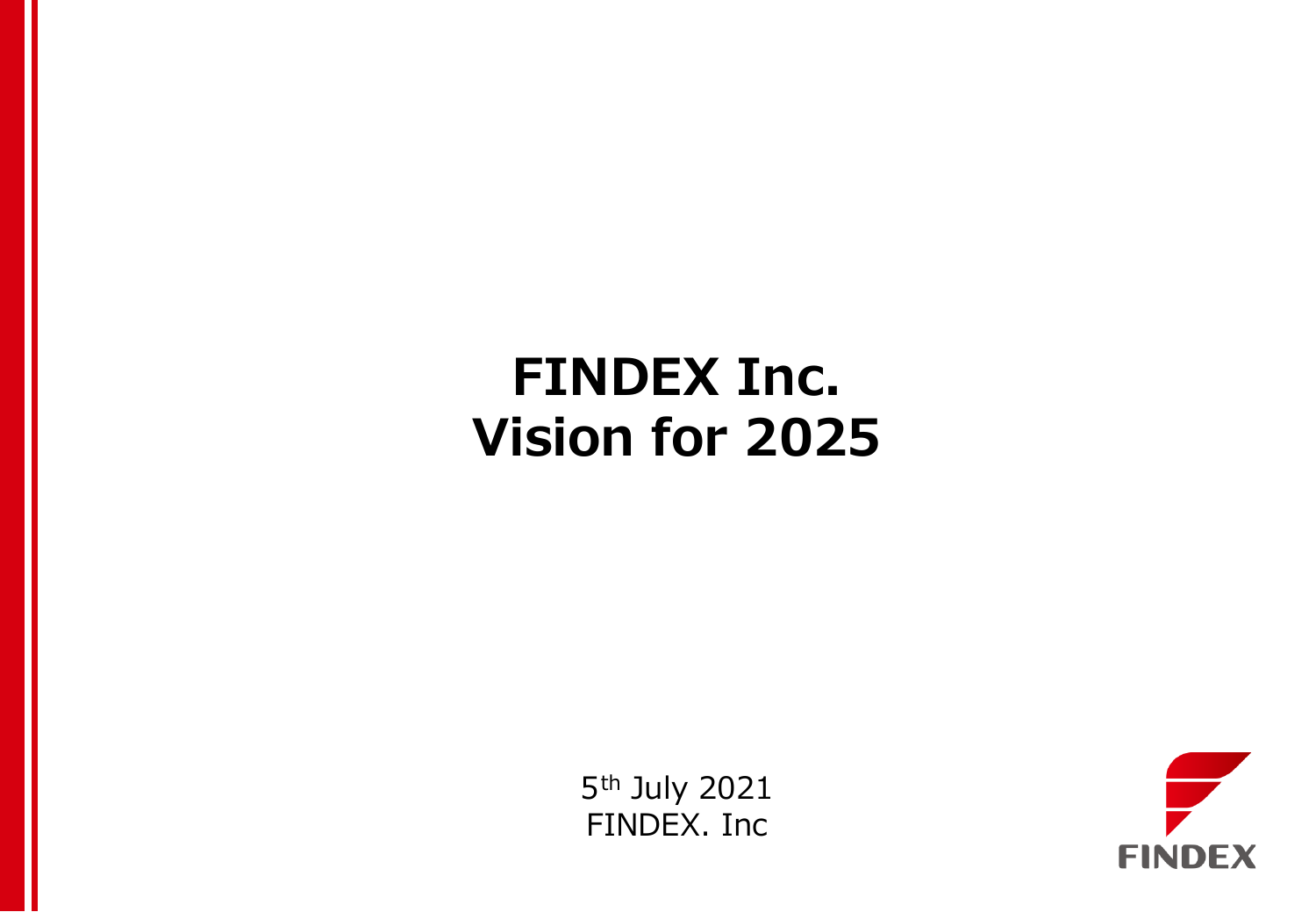

On March 23, 2011, right after the Great East Japan Earthquake, FINDEX was listed on JASDAQ. After experiencing this catastrophe, we realized how difficult it is to live a healthy life, and for the past 10 years, we have sought ways to contribute to everyone's health. Our mission is to accelerate our challenges in the medical field with valuable technologies, and to support the health of the people. We have developed and accumulated various new technologies through R&D together with many university hospitals and national centers.

In 2021, our 10<sup>th</sup> year since listed, the world is in the middle of Covid-19 crisis, and our social responsibility has become even greater. FINDEX is already playing a significant role in supporting the healthcare of medical institutions and their patients. We believe that it is our responsibility to thoroughly review our corporate governance system and to ensure the stability and growth of our business in perpetuity.

By 2025, FINDEX is committed to establishing sales of own new product Gaze Analyzing Perimeter worldwide and to completing conversions of all hospital information system packages from on-premises to cloud services. Under the advanced networks and systems, each person receives equal medical services, detect diseases at early stages, and lead a healthy life. Our goal is to realize such a society, and to contribute to the building of a sustainable community.

In the coming years, FINDEX will use the technologies and knowledge accumulated through R&D to bring new products and services to the market. With strategic alliances with other corporations and organizations, FINDEX will also launch products and services worldwide, structuring new sales models and growing our revenue.

**Enrich society with our refined technologies 2021-2025**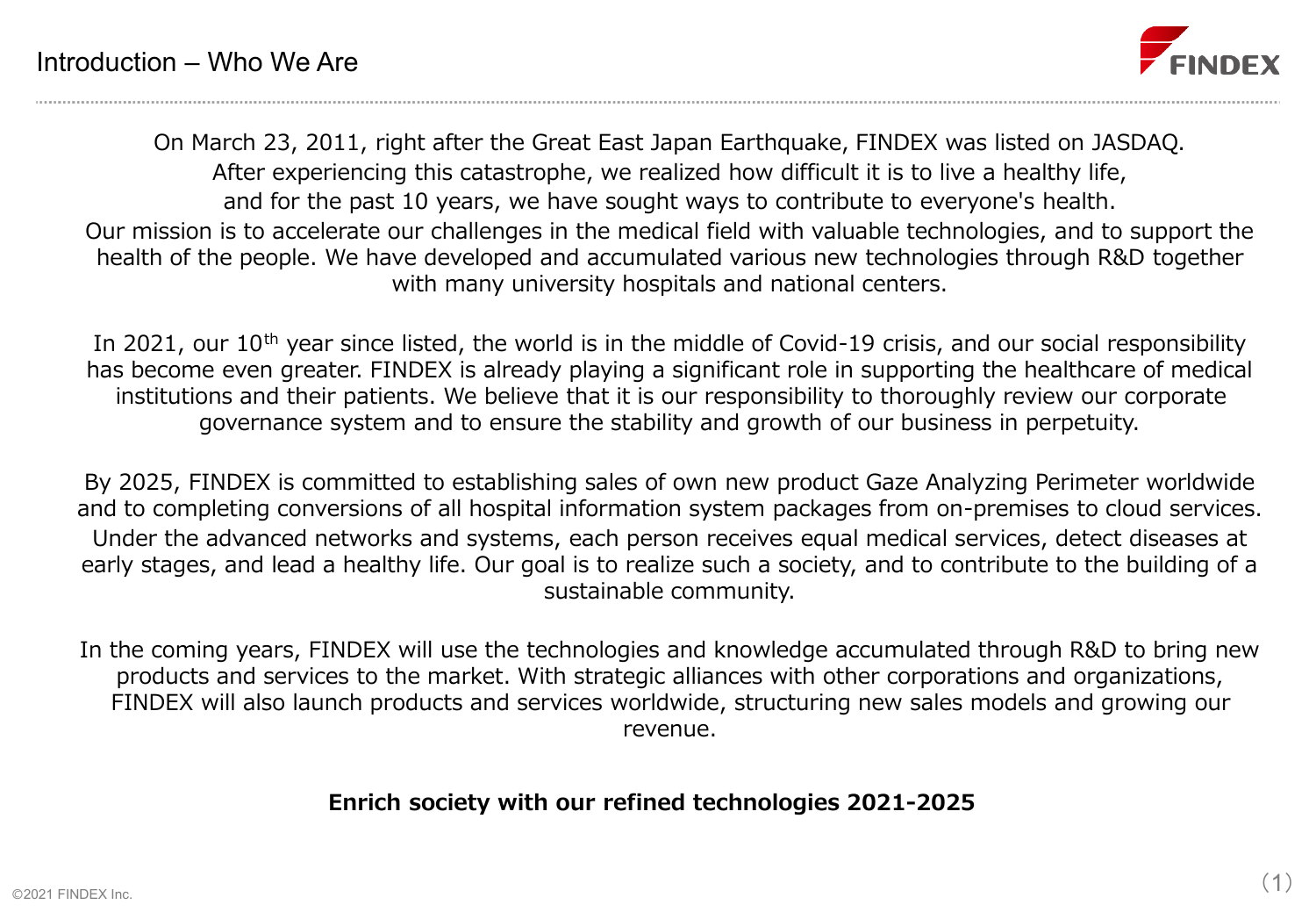

| 1. | <b>Our Vision</b>                                                |          |
|----|------------------------------------------------------------------|----------|
| 2. | Our Past and Future - Review and Planning                        | $4 - 5$  |
| 3. | Key Strategies 2021-2025                                         | 6        |
| 4. | Management Efficiency and Growth Strategies 2021-2025            |          |
| 5. | Segment Strategies (Medical System / Office System / HealthTech) | $8 - 13$ |
| 6. | Notes Regarding Forward-Looking Statements                       | 14       |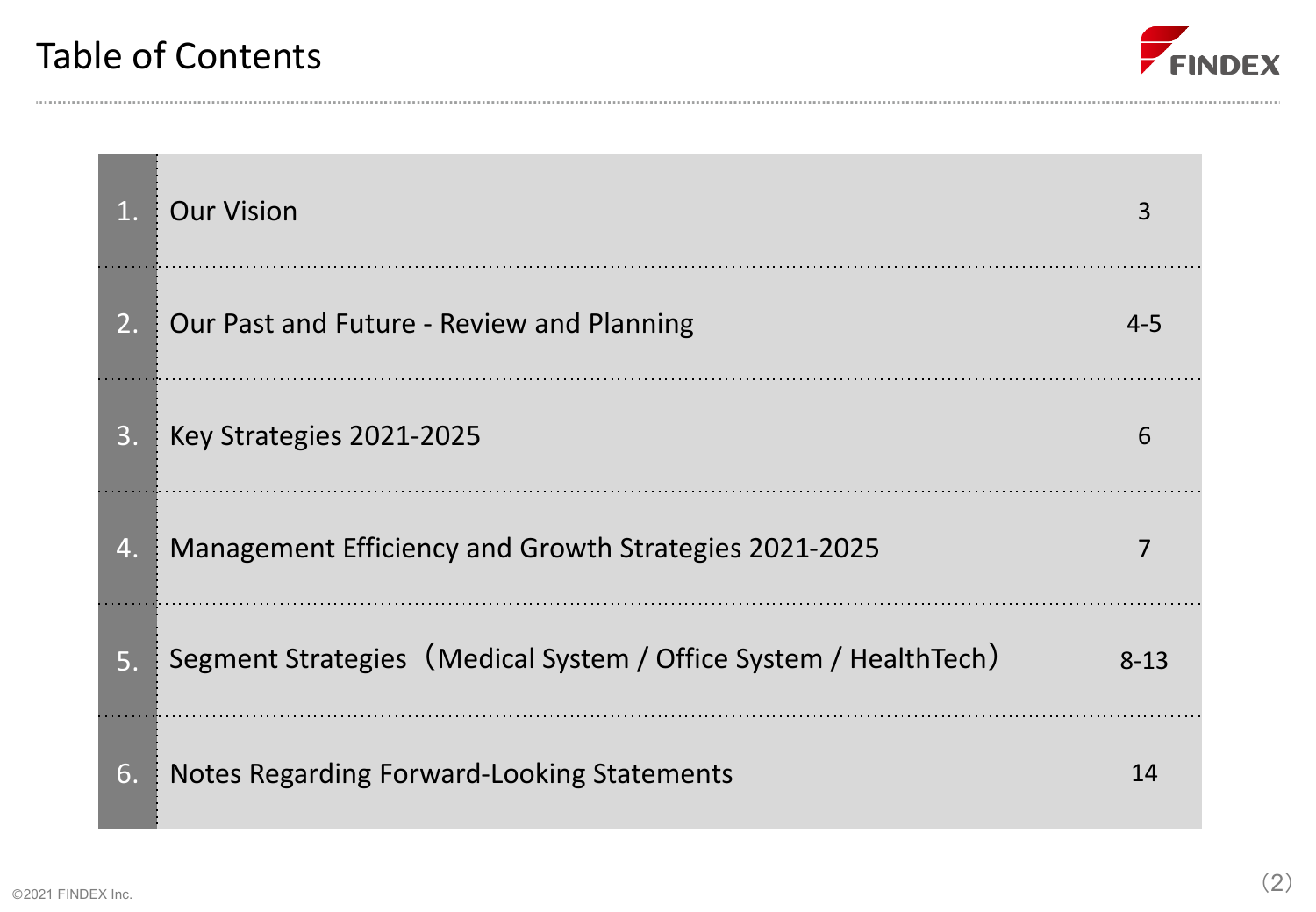Our Vision



# **We will contribute to build a society in which all people around the world can lead healthy lives**



2021 FINDEX Inc.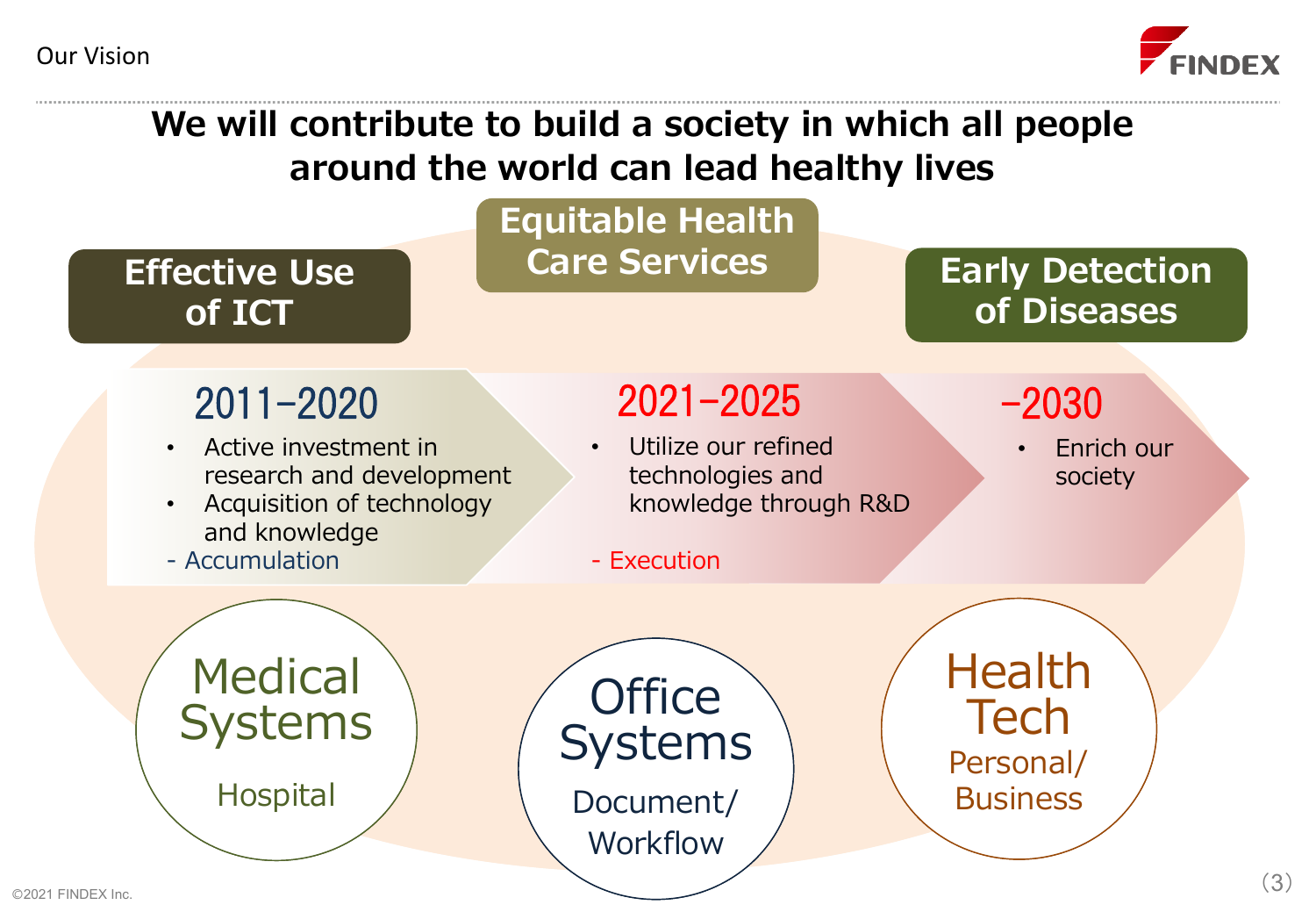

# **Active investment in research and development and acquisition of technology and knowledge 2011-2020**

**<sup>2017</sup>\*1 <sup>2020</sup> Growth Rate** Sales 3,311 4,004 20.9% Ordinary Profit 547 643 17.6% Ordinary Profit Margin 16.5% 16.1% -0.4% ROE  $($ Return on Equity)  $13.0\%$  14.0% +1.0% Research Progress on GAP\*2 40% 95% Research progress  $15\%$  95% **Initiatives over the past 10 years 2011~2020** ● Establishing a de facto standard for hospital information systems (HIS) ● Advanced research and development of the entire medical system together with university hospitals ● Research and development of medical devices and its application to clinical data analysis ● Development of DocuMakerOffice to develop the non-medical market \*Implementing functions for local governments (¥ Millions)

on DMO\*3

(For local Governments)

**\*1 Consolidated in 2017,the table above the comparison of growth with the year ending December 2020,**

**which is four years after the start of consolidation.**

(4)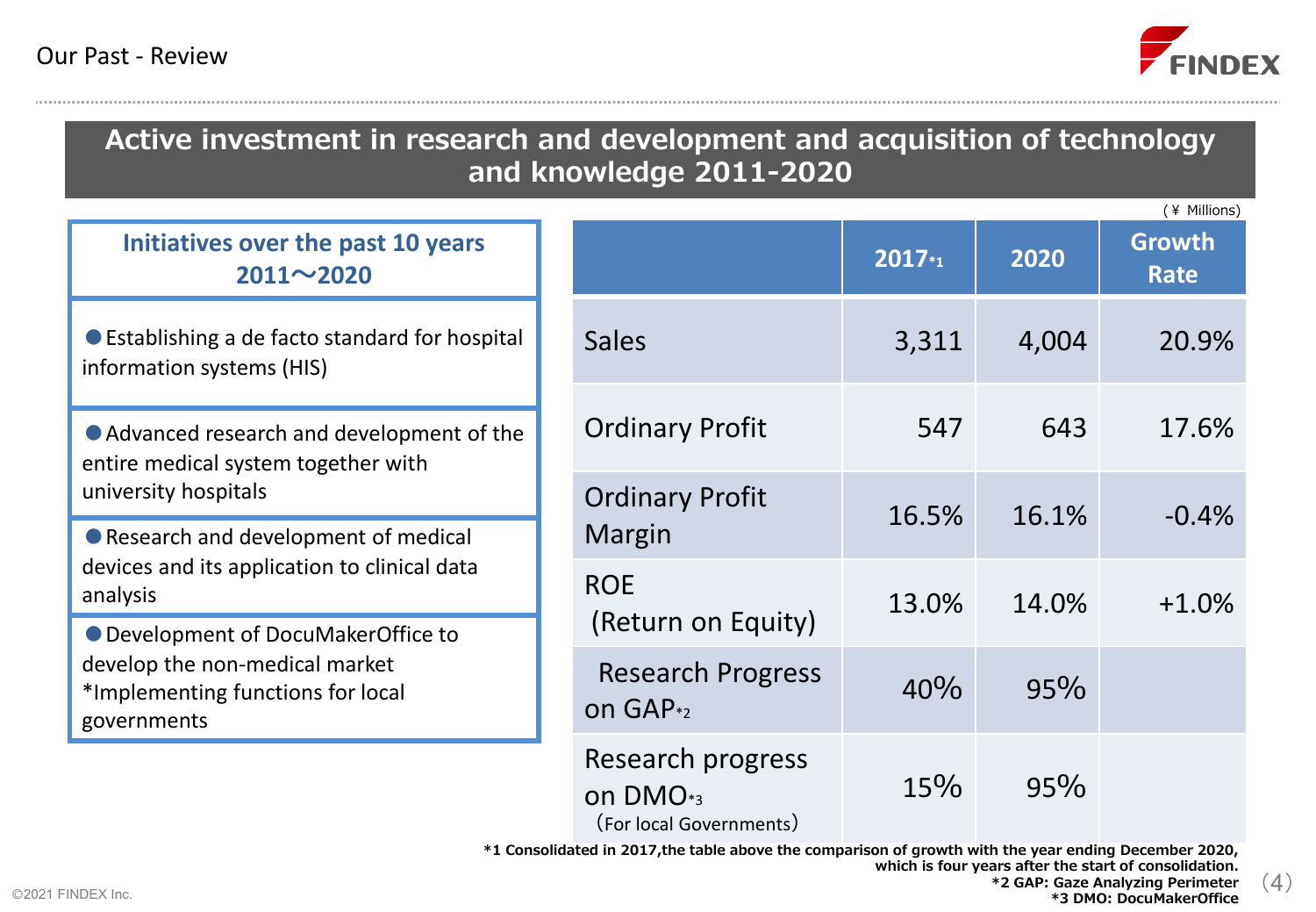

# **Utilize our refined technologies and knowledge through R&D 2021-2025**





#### 2021 FINDEX Inc.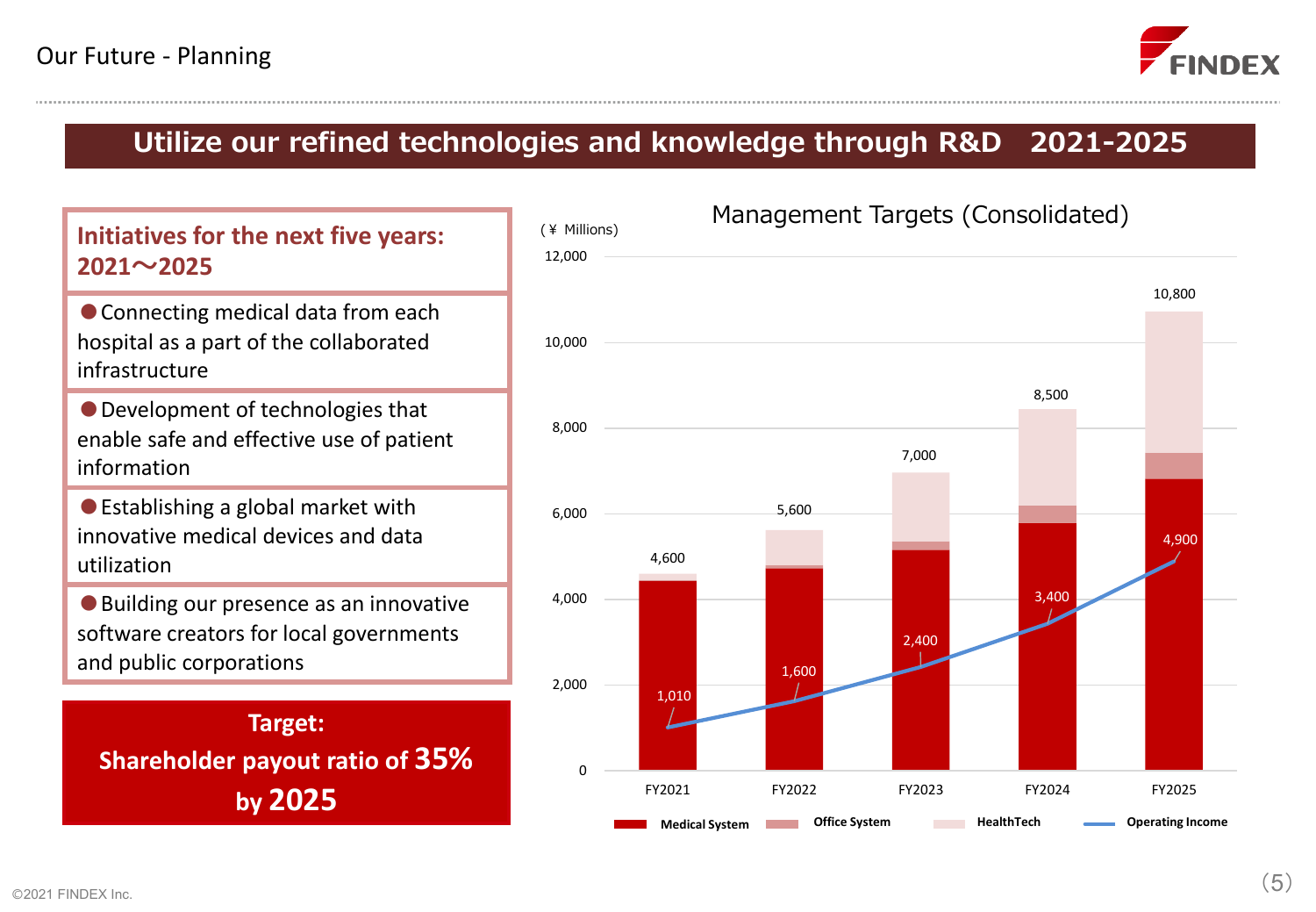

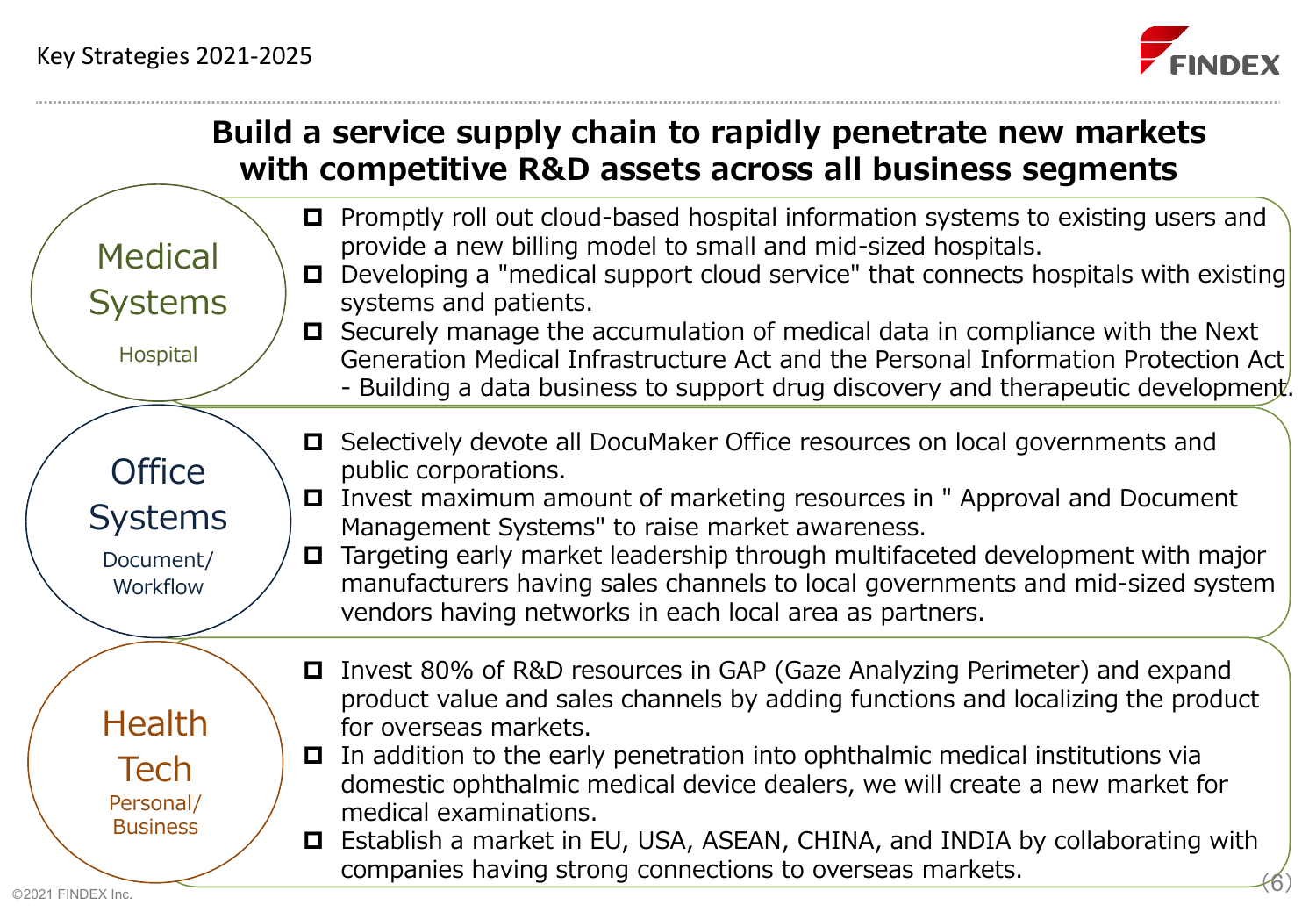

## **Concentrate management resources and promote further R&D Create new markets by hiring/promoting those who drive business efficiency and globalization**

#### **Concentration of Management Resources**

- Reconceptualization of our presence as a R&D-oriented company
- ⚫ Focus on key products in each business segment to improve product capabilities and brand recognition
- Narrow down the number of ongoing direct sales users and strengthen the partner sales sector

#### **Advanced R&D**

- ⚫ Proactively conduct joint research with industry, academia and government to develop innovative products
- ⚫ Enhance the internal education system and promote graduate schools and MBA programs for employees.
- ⚫ Flexible transfer of employees from the system development division to the R&D unit

#### **Management Optimization**

- ⚫ More Hiring at regional offices and consolidating back-office operations
- ⚫ Enable flexible staffing, including management levels

#### **HR Retention**

- Build a diverse workforce and actively promote women to managerial positions
- ⚫ Maximize the growth potential of employees by allowing them to change divisions in a flexible manner based on their preferences
- ⚫ Efficiently open regional and overseas offices to expand work possibilities and encourage flexible work styles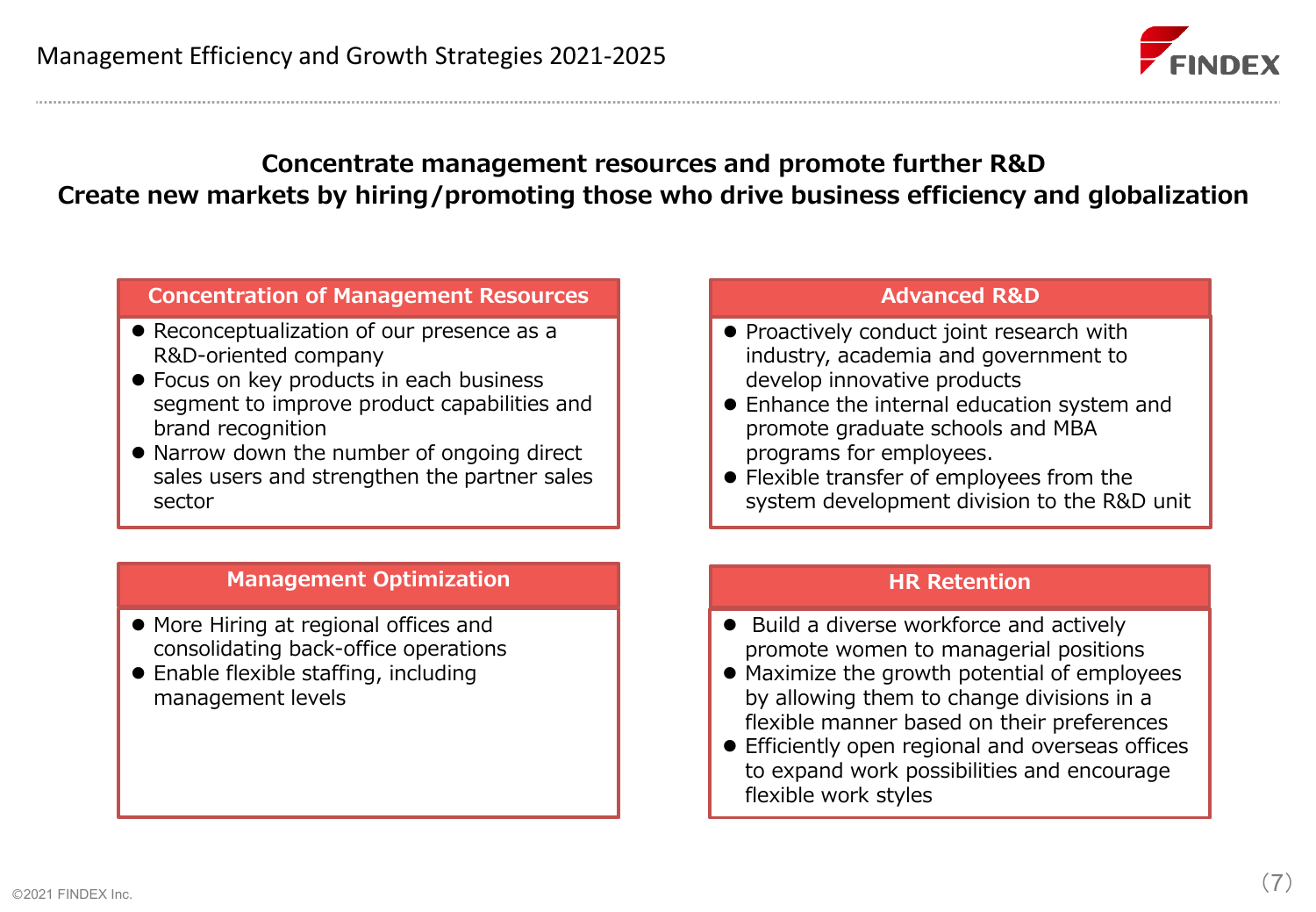

Realize **a seamless society by linking external services associated with medical services** by **utilizing our in-hospital information systems**



FINDEX provides patient consultation support via cloud computing system. Alliances with various companies to support hospitals and patient care cycles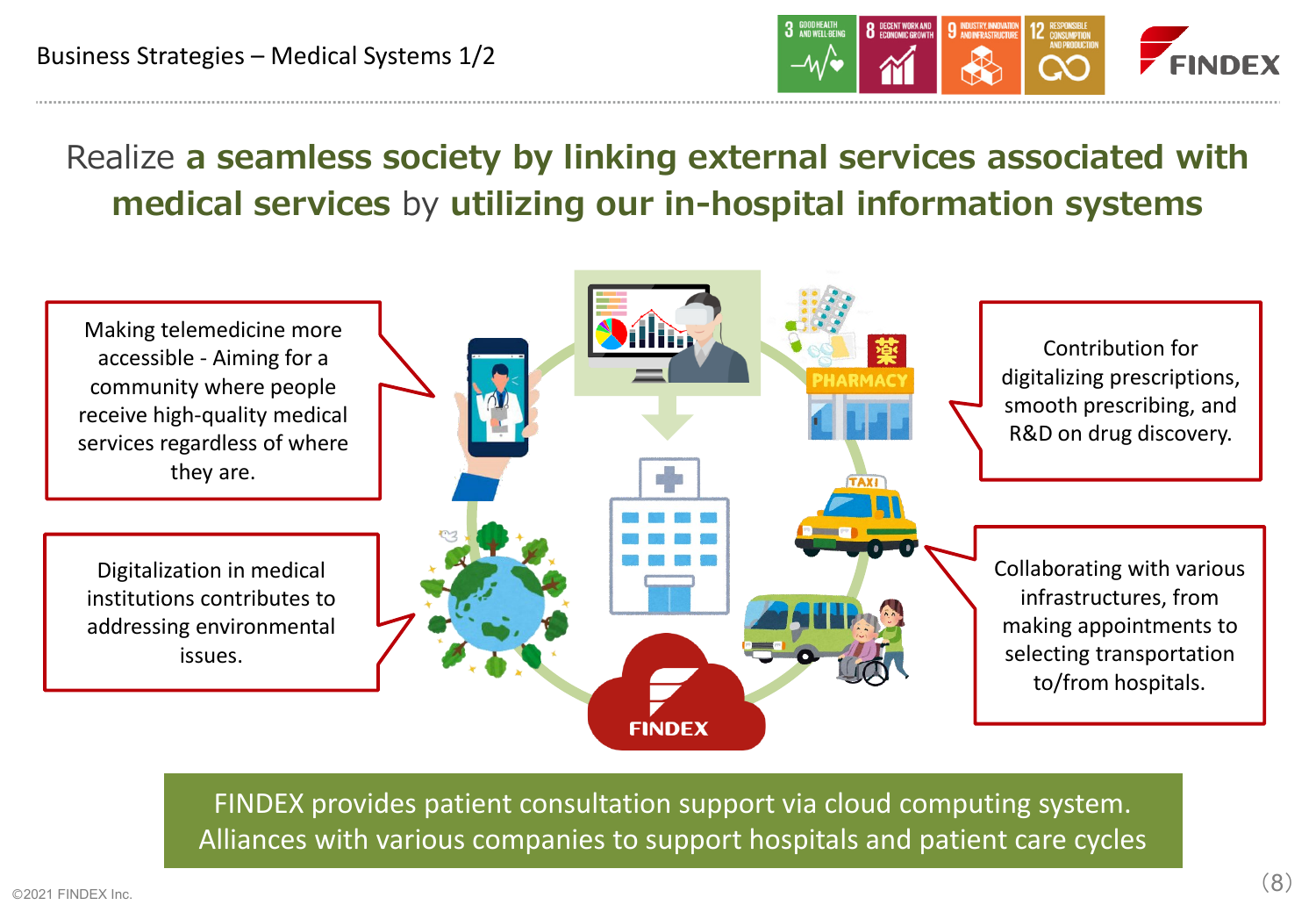

**This segment is the origin of FINDEX's strength and maintains steady growth and stability**

● Based on our delivery record to most university hospitals, steady growth will be maintained in the future

● Stable profits from maintenance support as a stock business

●With the launch of the cloud service, the service will have an even higher retention rate

●Use of medical data for the development of pharmaceuticals and medical devices

●Make the Medical Cloud Network a part of our lives

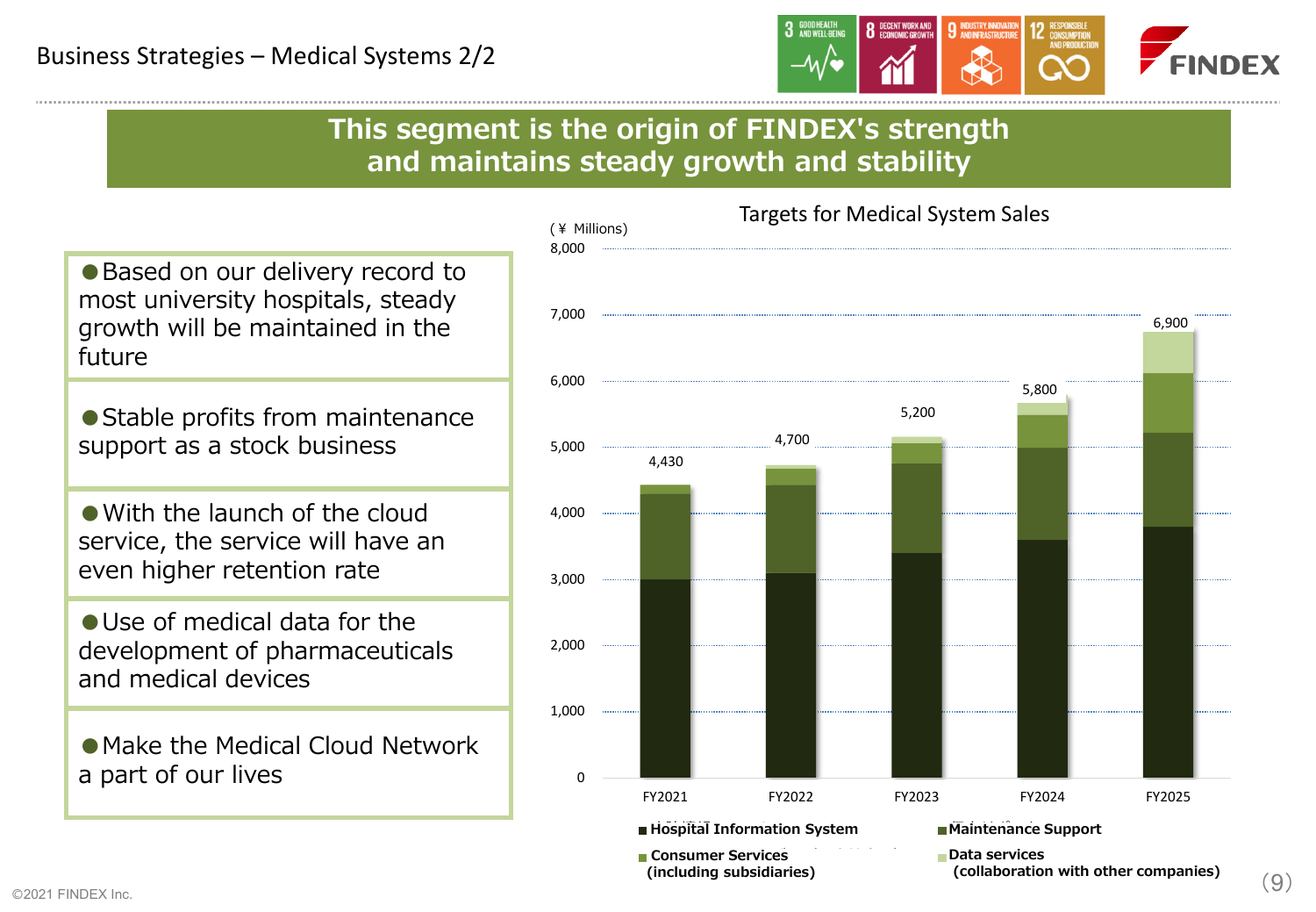

Document management systems with a proven track record in large hospitals - Delivering great usability and reliability to a variety of industries



Provide one-stop service for approval process and document management, which most of the mid/small sized municipalities have been a hurdle for efficient and continuous operation.



Paperless and stamp less work environment leads to more efficient day-to-day operations (telecommuting is also available)

**Local Government Digital Transformation Promotion Plan (Jan. 2021 - Mar. 2026)**

The Ministry of Internal Affairs and Communications (MIC) has allocated a budget of approximately 3.8 billion yen for local government Digital Transformation (DX) in 2021

This is about five times more than the initial budget for 2020.

The government encourages electronic approval and paperless management of administrative documents

**Actively promoting implementation and sales through partners**

In addition to the medical field, which is experiencing stable growth, **Make the business for local governments a segment with growth potential**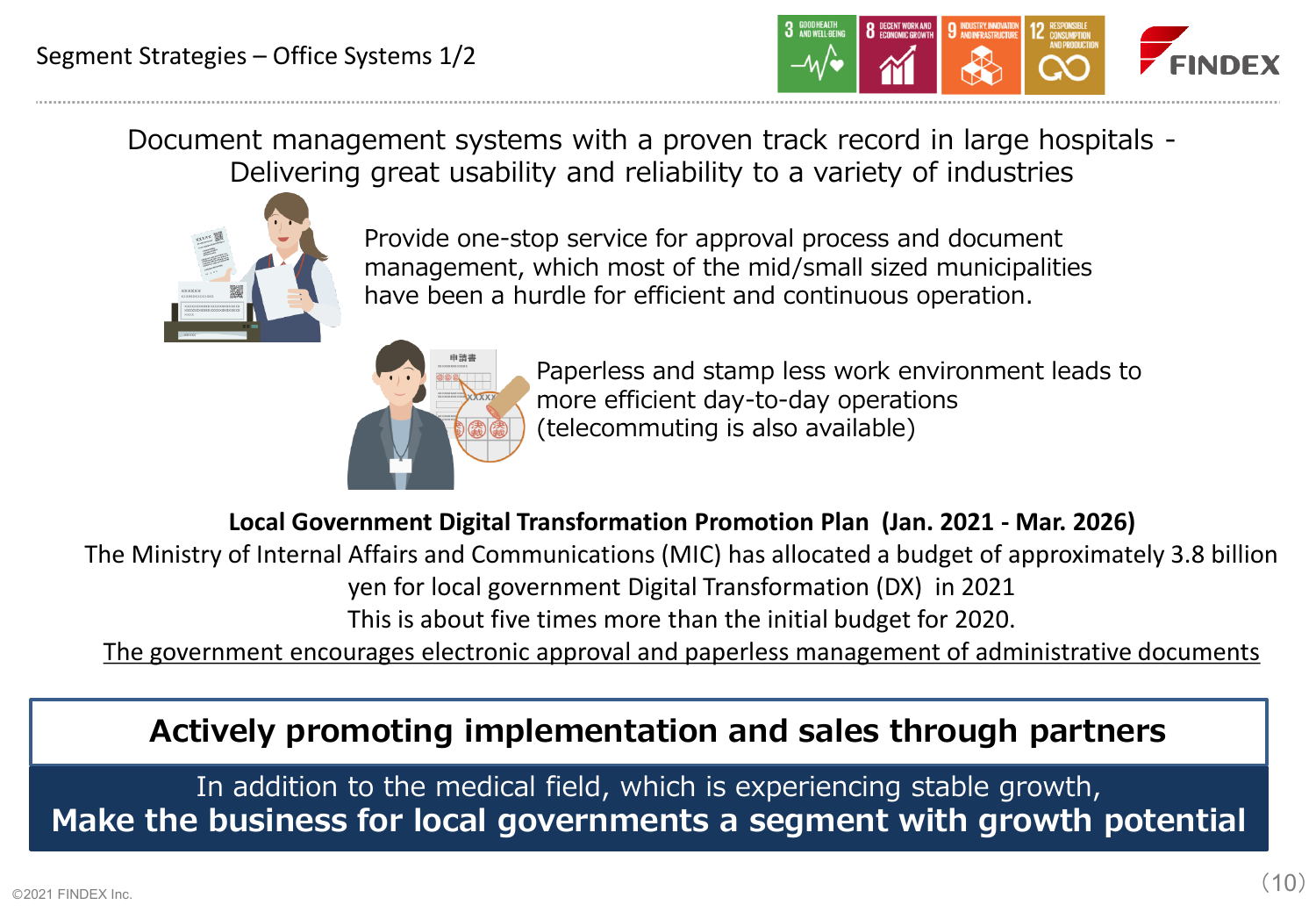

## **Leveraging our experience in medical systems to create a new market for municipalities and public corporations**





Source: Ministry of Internal Affairs and Communications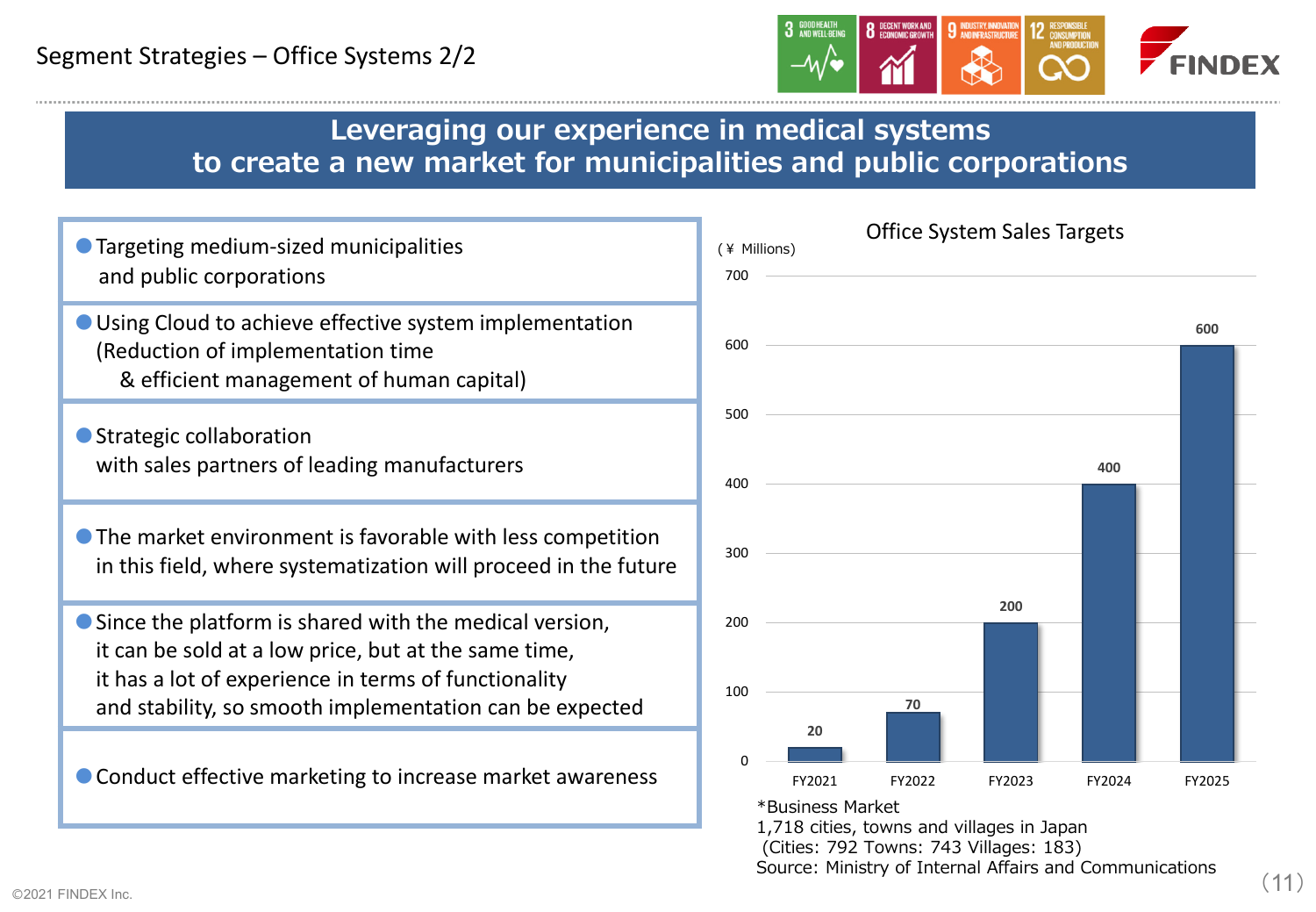

# **Improve access to healthcare on a global scale and contribute to the development of preventive medicine through our unique and latest technology**

● Joint research with Kyoto University for over 5 years - Implemented a new method for easy and quick perimetry

● Completed medical device registration and earned positive reputations at both domestic and international conferences

● Comparing to existing perimetry - Smaller and more affordable, takes less time  $\Rightarrow$  Boosts the number of screening and improves early detection rate

● Aim to set a new standard of perimetry that can diagnose various diseases with a single test



**GAP:** Gaze Analyzing Perimetry **Medical Device Manufacturing and Sales Authorization Number:**38B2X10003000002





FINDEX is the owner of the patent for technologies applied to GAP Aiming to launch worldwide with competitive advantages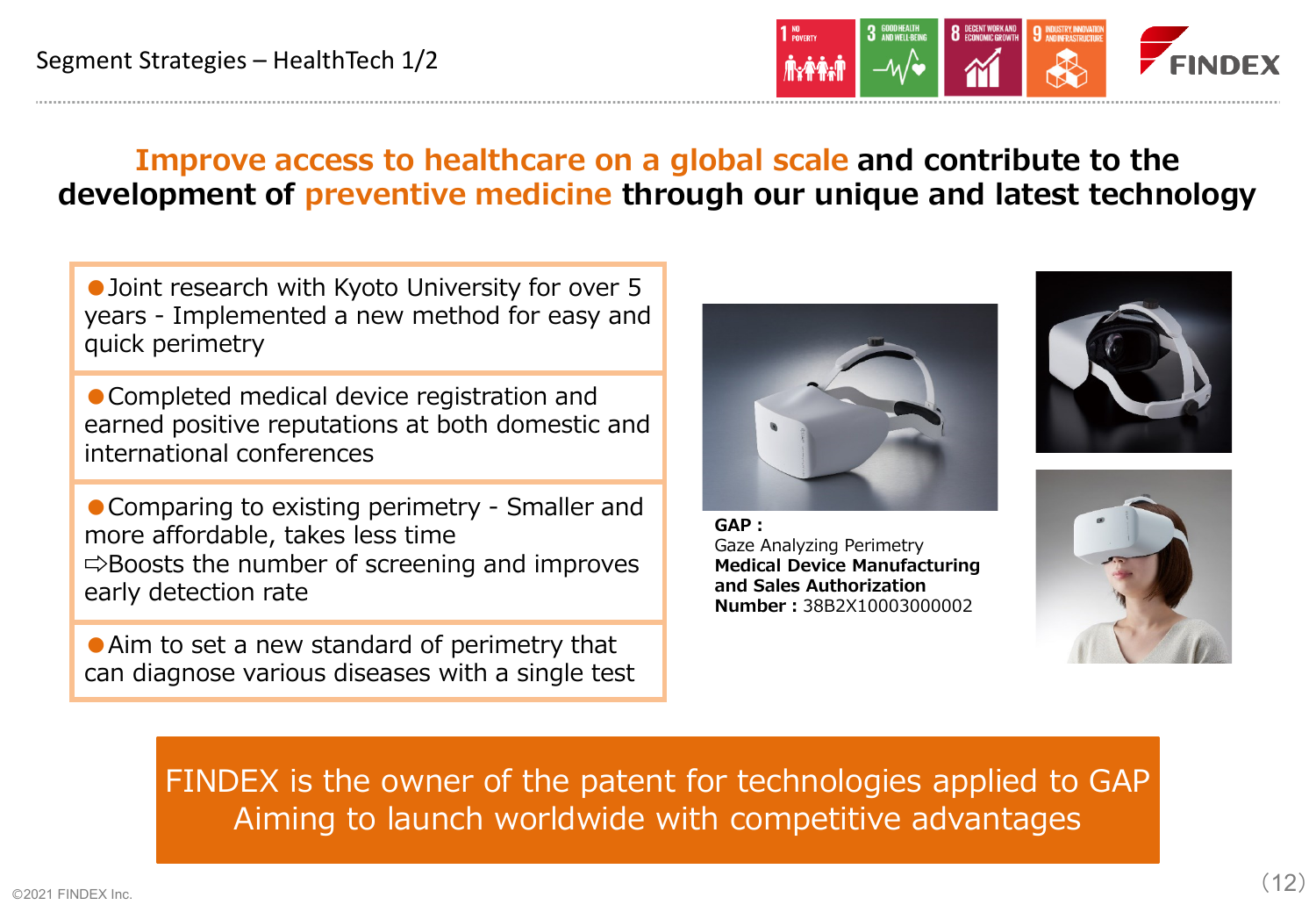

#### ●More partnerships with companies with domestic and global sales networks to accelerate our growth

- Global rollout of innovative medical devices utilizing eye tracking data (Perimetry/Screening of early-stage dementia)
- Leveraging original data from our medical devices to launch business for drug discovery and treatment developments

● Affordable, easy and quick perimetry – Boosts the number of screening and improves profitability of hospitals and clinics

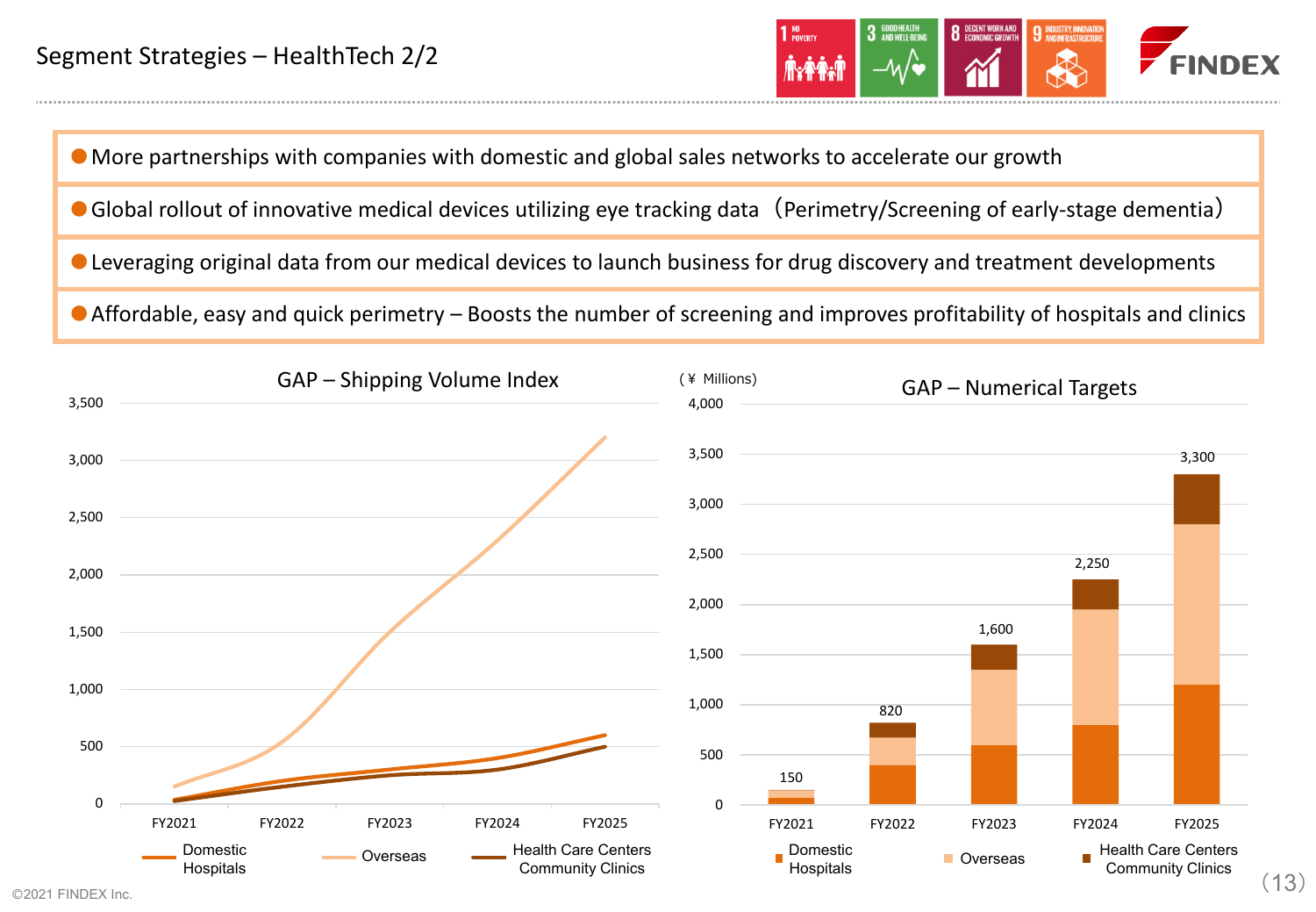

This material is provided for informational purposes only and does not constitute a solicitation of any action based on this material.

This document (including the business plan) has been prepared by the Company based on reliable information available at the time of preparation, but it contains risks and uncertainties, and the Company assumes no responsibility for its accuracy or completeness. The Company assumes no responsibility for the accuracy or completeness of the information contained in this material, even if it is desirable to update or revise forecasts or plans.

The Company assumes no responsibility whatsoever for any losses that may arise from investment decisions based on the forecasts and target figures contained in this document.

The copyright of this material belongs to Findex Inc.

No part of this report may be reproduced or distributed in any form or by any means without the prior written permission of the Company.